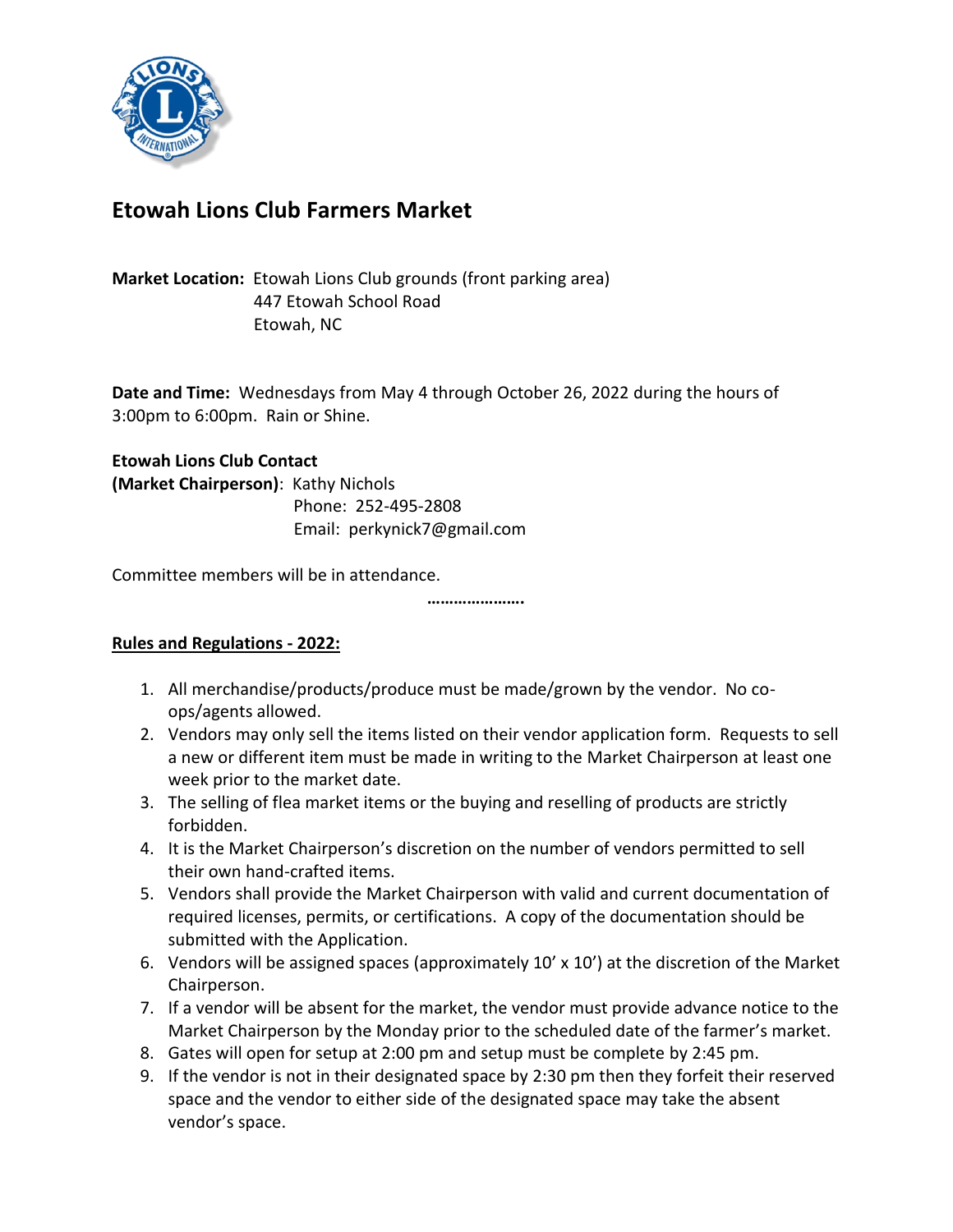- 10. Vehicular traffic within the buyer/consumer walkway will be restricted after 2:45 pm.
- 11. The main entrance to the Etowah Lions Club market area off of Etowah School Road will be closed at 2:45 pm and will not reopen until 6:00 pm.
- 12. Each vendor may have one vehicle maintained in the market area during operating hours of the farmer's market.
- 13. The aisles and lanes shall be left open during operating hours of the farmers market so as to not restrict or impede access or traffic flow by pedestrians.
- 14. The pedestrian/consumers access to the farmers market will be through the side gate of the Etowah Lions Club that adjoins the Etowah Park.
- 15. Each vendor will be designated one space to sell their merchandise, and their marketing displays, and all sales must be conducted within that designated space.
- 16. Vendors are individually responsible for setup and must provide their own equipment (e.g., bags, scales, etc.) in the selling of their goods.
- 17. No permanent structures will be constructed in the vendors designated space, and no modifications or changes to the occupied space is allowed.
- 18. Canopies and/or tents are acceptable provided they do not alter or damage the physical space conditions.
- 19. Canopies, tents and umbrellas must be tied down / weighted at all times.
- 20. Each vendor must display their name and location for ease of identification by customers.
- 21. All vendors must clearly post prices for all goods offered for sale.
- 22. Scales or units of measure should be of the type that is approved by the NC Department of Agriculture and Consumer Services (NCDA&CS). Each year, scales need to be certified by the NCDA&CS prior to selling at the market.
- 23. The vendor will be responsible for maintaining cleanliness in their space during market hours and prior to leaving the space at the end of the market hours.
- 24. No vendor shall be allowed to break down their site or leave the Market prior to 6:00 pm unless prior arrangements are made with the Etowah Lions Club or in the case of emergency.
- 25. Vendor shutdown and cleanup must be completed by 7:00 pm.
- 26. No live animals shall be brought or sold at the farmer's market without prior consent of the Market Chairperson.
- 27. Alcoholic beverages or illegal drugs shall be prohibited at the farmer's market.
- 28. No profanity or foul language is permitted.
- 29. Restrooms on the Lions Club premises are for the use of the vendors. Customers may use restrooms at Etowah Park.
- 30. All vendors shall display courtesy and respect for each other and the customers at all times.
- 31. Vendors are required to comply with all applicable federal, state, and local laws governing food safety, labeling and taxes.
- 32. Vendors must have insurance covering participation in the market and be solely responsible for their own personal and product liability insurance.
- 33. Vendors shall be responsible for any loss, personal injury, deaths, and/or other damage that may occur as a result of the vendor's negligence or that of its servants, agents and employees, and agrees to hold harmless, indemnify and defend the Etowah Lions from and against any and all losses, damages, claims, suits or actions, judgements and costs, and attorney's fees which may arise from any injury or death or damage to property in